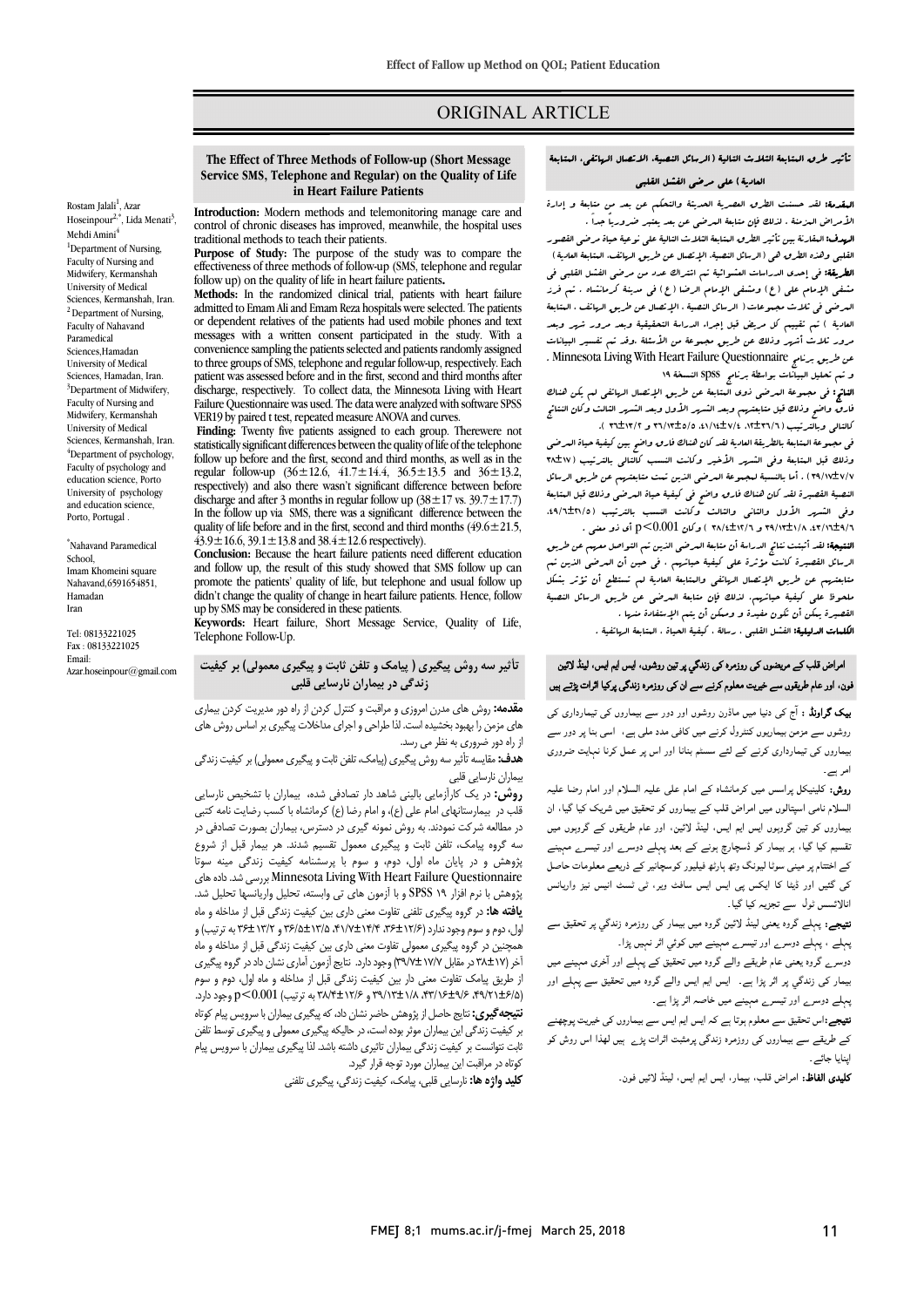## **INTRODUCTION**

 Heart failure is a complex clinical syndrome that, due to ventricular dysfunction, the heart is unable to pump blood to the body (1). Signs and symptoms include fatigue; of breath, and the symptoms gradually affect the performance of daily life (2). Heart failure is one of the most common chronic diseases Progressive and life-threatening to an increased rate of hospitalization, reduced life expectancy and poor quality of life, as well as imposing a heavy burden<br>to family and society  $(3)$ limitations on activities, lung congestion, edema, shortness to family and society (3).

 The cost of treatment due to frequent admissions covers the important part of the health costs of different countries (4). The cost of the disease is estimated at \$32 billion in 2009 (5). The rate of disability and mortality due to this disease and frequent hospitalization in these patients is also high  $(6)$ frequent hospitalization in these patients is also high. (6).

 The mortality rate due to cardiovascular disease in Iran is higher than the global statistics (38 %). In fact, heart failure is the most commonly used medical services among other<br>heart conditions, and the rate of re-admission after six months is approximately 44 % (7). The annual cost of heart failure is two percent of the total British health budget, and one out of every four discharged patients is re-admitted within three months  $(8)$ . The reason for this is the lack of exergence with the drug dist, and lack of exergence knowledge and skills to take care of its own. This problem can be prevented using educational interventions. Learning to manage chronic conditions, constitute the basis of self- since most health care for these patients away from is the most commonly used medical services among other compliance with the drug, diet, and lack of sufficient care. Self-care is very important in congestive heart failure the healthcare team is monitoring. ( 9 , 10 ) .

 After discharge, they often develop symptoms and complication, because the hospital has little opportunity to for self-care education. Follow-up care makes (make a better relationship) between members of the healthcare team and educate patients. Follow-up care after discharge is essential the patient and increase confidence in the patient(11).

 Based on the results of a study with a self-care plan, resurvival rates and quality of life have increased(12). Social support (family and social networks) has a positive effect on self-care behaviors. Follow-up the diet and medication is an important parameter in treating heart failure patients (6). disease management and proper nursing care. Recent modern methods, telemonitoring care management and chronic diseases' management has improved, which reduces the number and frequency of hospitalization days and the Phone and SMS follow-up is an inexpensive and easy, organized health care interventions which provide information to chronic patients by providing counseling, management, which helps to have an independent life and change lifestyle, such as changing diet, exercising, following a diet therapy and improving the quality of life and self- efficacy of the patient. Based on these follow-ups, the diagnosis and follow-up of the doctor's instructions can be hospitalization and treatment costs have decreased and After hospital discharge, these patients require optimal occurrence of emergency conditions for the patient (13). patient assessment, emergency support and disease

 pressure, and blood sugar levels and helped with early diagnosis of complications in emergency situations (14). This care reduces re-hospitalization, mortality, and medical expenses. According to the International Council of Nurses, patients has improved, and telephone care eliminates barriers and time and space constraints for medical staff(3). Nurses can use fixed-line, SMS, and email for self-care in chronic patients. Thetwo interventions including phone and consequence of using either of these interventions is reported separately (15). Telephone follow up goals include increasing compliance with the diet and reducing the patient's stress during discharge through training. (11) The communicate with their nurse and doctor at any location and time, exchange information, ask questions and get advice from them (16). Patients can also be educated through these patient's problem and provide a solution. As well as patient self-care and problem solving encouraged to participate in the program (17). However, training patients is a common traditional method which this method, despite raising the managed. It can also be interpreted as heart rate, blood the use of communication technologies in nursing care of SMS are the same, but completely separate and the short message service advantage is that patients are able to communication pathways, and nurses can diagnose a knowledge of individuals, has little clinical value (18).

 Mobile communications provide an opportunity for care to exit from the monopoly of hospitals and transmitted to the daily living environment for patients and as a supportive and reminder tool to encourage patients to be more involved in  $\Phi$  both methods of follow-up patients, two systematic reviews have expressed different opinions (15, 20) The results of the study by Ferrante et al. indicated that telephone education for three years reduced the mortality and hospitalization of dietary regimen, diet and daily weighing (21). Also, the results of the study by Kannisto et al. showed that the use of mobile phones and SMS in training of chronic patients mcreases the ionow-up of the thet, the timely use of the positive attitude to treatment (22). In another study by Ditewiget al., the effect of self-care intervention reduced mortality and increased the quality of life, but there was no significant statistical relationship (23). In this context, the present study anned to compare the emeasy of three methods of follow-up (SMS, telephone, and regular followtheir health plans (19). While highlighting the benefits of these patients. It was also improved in accordance with the increases the follow-up of the diet, the timely use of drugs present study aimed to compare the efficacy of three up) on the quality of life among heart failure patients.

## **METHODS**

 $\overline{a}$  randomly. The study population consisted of heart failure patients referring to Imam Ali Hospital and Imam Reza (AS) in Kermanshah.The study lasted from June 2013 to November 2014. Participants were selected by simple follow-up, follow-up, and regular follow-up.To calculate the sample size, the formula for calculating the sample size for comparing the two societies with a confidence level of  $z=1.96$ , the test power was 1.28 and the mean of group 1 was58.4 and the mean of group 2 was 32.5 and the standard This randomized clinical trial study was conducted sampling, but randomly divided into three groups of SMS

I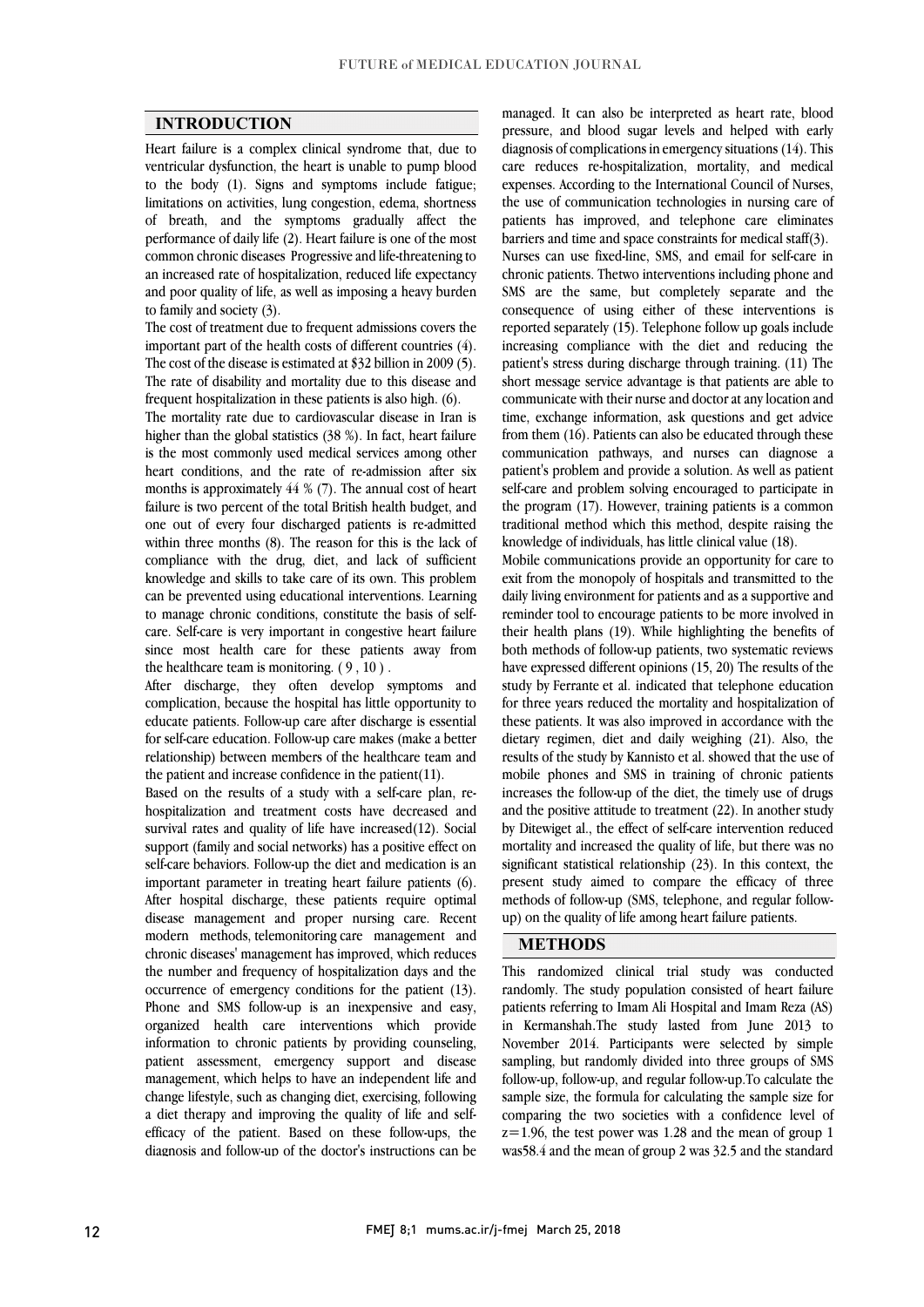of group 2 was 17.5 (21). In each group, at least 10 people and 20% more were estimated for the loss of specimens,  $\frac{1}{2}$  were calculated, and according to the availability of samples, 25 in each group, 75 patients were evaluated in study include: using the patient or one of his companions from mobile and text messages, completing written consent, having a functional level of 2 and 3 according to the American Heart Association category, having no work experience in health care centers, diagnosis of heart failure<br>and discharge fraction was less than  $\angle 0^\alpha$ deviation of group 1 was 17.7 and the standard deviation the three groups. The criteria for entering them into the and discharge fraction was less than 40%.

 Patients who were reluctant to continue studying, either re- admitted or died during the study were excluded.The data collection tool was Minnesota Living Quality Heart Failure provide information on the quality of life of patients with heart failure and contains 21 questions, each question being scored on a Likert scale of 0 to 5.The zero number indicates no response (the best case), and the number 5 represents<br>very high (the worst case).For instance, in a question, does the disease cause breathlessness? For No Answer, the score is zero and very much gets a score of five. Scores range from 0 to 105 points.Whatever the total score is higher indicate a lower quality of life. This questionnaire has a high reliability confirmed by content validity method and its reliability is confirmed by using the test-retest method and with Pearson correlation coefficient ( $r = 0.86$ ). The cutting points of were rated as scores below 24 (good quality of life), score 24 to 45 (mean quality of life), scores greater than 45 (poor quality of life)  $(24)$ . In this study, the equivalence method was used for confirmation of reliability and this questionnaire Questionnaire (MIQ).This questionnaire was designed to no response (the best case), and the number 5 represents and validity over other existing questionnaires. Its validity is quality of life questionnaire with Minnesota heart failure was completed with (Quality of the in severe rieart randic<br>Questionnaire) for 20 patients and the Pearson correlation was completed with (Quality of Life in Severe Heart Failure coefficient was 0.91.

 To collect information, patients who were hospitalized for heart failure were identified and in agreement with the companions received written consent from them and entered the study. Then, the quality of life questionnaire was completed and clinical and vital signs were recorded. In the terms of access to the Persian menu and if necessary on how to use SMS service.Also, one of the text messages was sent to the patient. In the follow-up group, a phone call was made for I months, which was twice a week in the first month and in<br>the second and third months, once a week, between 8 a.m. to 9 p.m. for 10-20 minutes. The calls were conducted by the researcher (first author) with the patient or patient carer. During the conversation, while providing recommendations and asking the patient's condition, the questions were also<br>answered. In the SMS follow-up group, text messages were sent daily to 100 characters a sday, six days a week for the first month, and then twice a week during the last two months by the researcher (first author). At the beginning of the study and Quality of Life Questionnaire was completed by phone for the department on the day of discharge, the interviewers after explaining the purpose of the study to patients and their SMS follow-up group, patients' cell phones were trained in 3 months, which was twice a week in the first month and in and asking the patient's condition, the questions were also at the end of the first, second and third months, the Minnesota patients in the SMS and telephone follow-up groups.

 The content of phone conversations and messages with the extraction from manuals, books and magazines included assessing them, and pharmaceutical regineris, physical activity as well as signs of exacerbation of infertility. Ability to answer questions in SMS and phone conversations were considered.In non-intervention group, patients received only routine discharge training.At the end of the study, a assessing dietary and pharmaceutical regimens, physical

| variable               | Group                                                     | <b>SMS</b> follow-up                                           | <b>Telephone follow-</b><br>up                           | Regular follow up                                   | The result of the<br>statistical test |
|------------------------|-----------------------------------------------------------|----------------------------------------------------------------|----------------------------------------------------------|-----------------------------------------------------|---------------------------------------|
|                        | Illiterate                                                | $9(39.2\%)$                                                    | 18(75%)                                                  | 12(48%)                                             |                                       |
|                        | Elementary                                                | $6(26.1\%)$                                                    | 4(16.7%)                                                 | 7(28%)                                              |                                       |
| <b>Education</b> level | Guidance s                                                | $6(26.1\%)$                                                    | $2(8.3\%)$                                               | 4(16%)                                              | $*P<0.6$                              |
|                        | High school                                               | $1(4.3\%)$                                                     |                                                          | 2(8%)                                               |                                       |
|                        | Higher than diploma                                       | $1(4.3\%)$                                                     |                                                          |                                                     |                                       |
| marital status         | Divorced                                                  | 2(8.7%)                                                        | $1(4.2\%)$                                               | $5(20\%)$                                           |                                       |
|                        | Married                                                   | $19(82.6\%)$                                                   | $16(66.6\%)$                                             | 18(72%)                                             | $*P<0.4$                              |
|                        | Single (widow)                                            | 2(8.7%)                                                        | $7(29.2\%)$                                              | 2(8%)                                               |                                       |
| Income                 | Less than five<br>hundred tomans<br>Between a half to one | $14(60.9\%)$                                                   | $12(50\%)$                                               | 21 (84%)                                            |                                       |
|                        | million tomans<br>More than one<br>million tomans         | $9(39.1\%)$                                                    | 9(37.5%)                                                 | 4(16%)                                              | $*P<0.08$                             |
|                        | Free                                                      |                                                                | $3(12.5\%)$                                              |                                                     |                                       |
| Job                    | Unemployed<br>Employee<br>Housewife<br>Farmer             | 3(13%)<br>$4(17.4\%)$<br>2(8.7%)<br>$6(26.1\%)$<br>$6(26.1\%)$ | $5(20.8\%)$<br>$1(4.1\%)$<br>$15(62.5\%)$<br>$3(12.5\%)$ | 3(12%)<br>1(4%)<br>$1(4\%)$<br>$14(56\%)$<br>3(12%) | $*P≤0.1$                              |
|                        | Retired                                                   | 2(8.7%)                                                        |                                                          | 3(12%)                                              |                                       |
| *Kruskal Wallis Test   |                                                           |                                                                |                                                          |                                                     |                                       |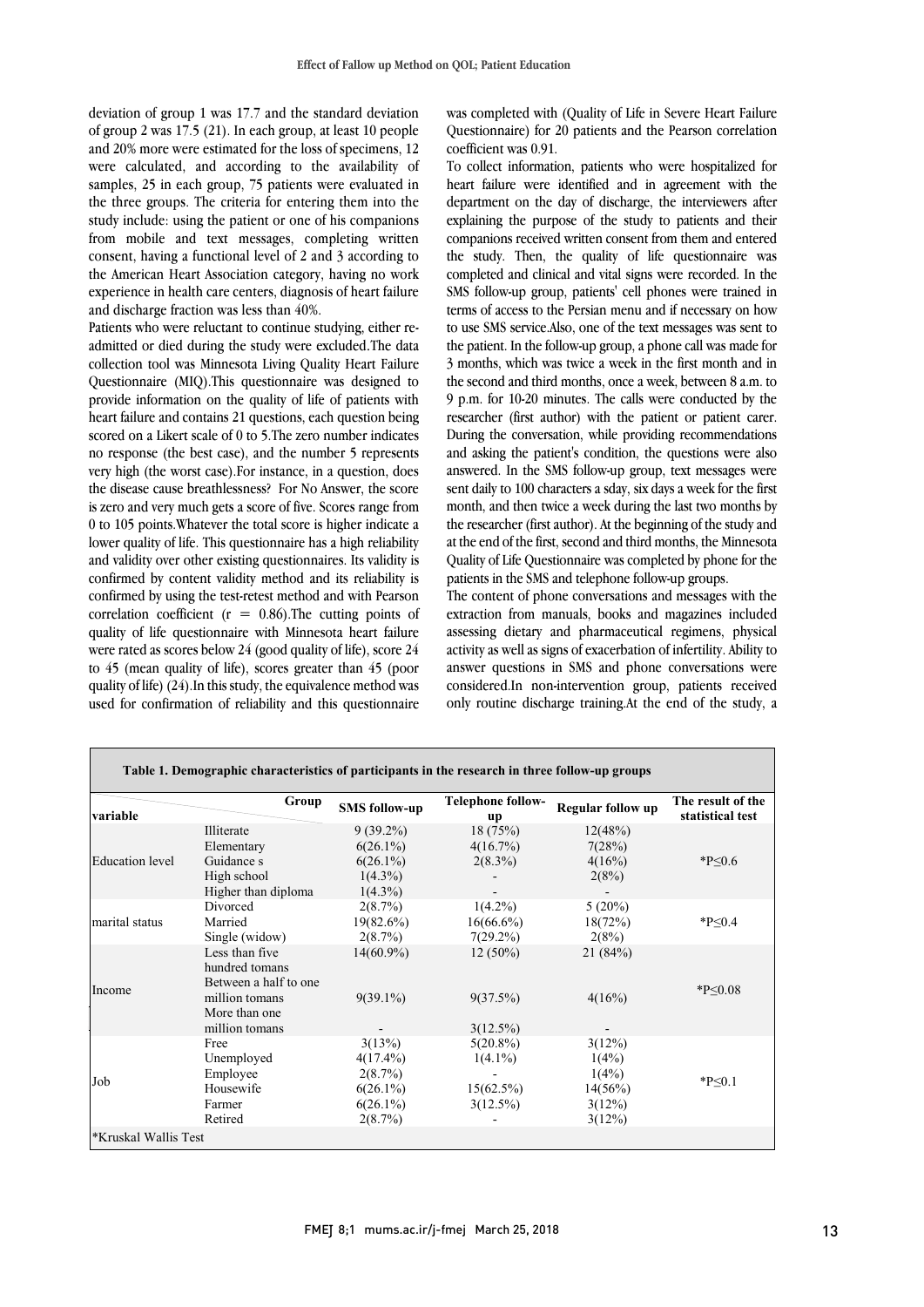questionnaire at the end of the first and second months could have made patients sensitive to the study and disturbed with the results, so at the end of the first and disturbed with the results, so at the end of the first and<br>second months, no questionnaire was completed in this from all participants and the Ethics Committee License was also received before registration at the Iranian Clinical Trial questionnaire was completed for patients. Completion of the group.In this study, written informed consent was obtained Center.

 The data were collected and coded using SPSS / VER19 paired t-test and ANOVA with repeated measures, analysis of variance and independent t-test were analyzed. It should be noted that during the study due to death, three of the participants were excluded so that the statistical analysis was performed on 72 subjects. (23 in the SMS group, 24 in the release of 25 in the control group.  $\overline{a}$ software and Kruskal Wallis test, Kolmogorov Smirnov, telephone group and 25 in the control group).

#### **FINDINGS**

l demographic characteristics and disease (Table 1). Of the 24 participants in the telephone follow-up group, there were 9 men  $(37.5%)$  and 15 women  $(62.5%)$ ; among the 23 men (37.5%) and 15 women (62.5%); among the 23<br>participants in the follow-up group by SMS there were 17 follow-up group, there were 11 men  $(44%)$  and 14 women follow-up group, there were 11 men  $(44%)$  and 14 women (56%). The mean age of participants in the SMS group was 59.7  $\pm$  6.4; in the follow-up group via telephone was 60.42<br> $\pm$  6.9; and in the regular follow-up group was 67.9  $\pm$  11  $\pm$  6.9; and in the regular follow-up group was 67.9  $\pm$  11 telephone follow-up group was  $1.58 \pm 1.5$  and in the SMS follow-up group was  $2.1 \pm 1.5$  and in the regular follow-up Patients in both groups were homogeneous for all men (73.9%) and 6 women (26.1%), and in the regular years. The mean number of admitted patients in the group was  $2.3 \pm 1.3$ .

 The total score of the quality of life questionnaire was second and third months in SMS and telephone follow-up Î compared before intervention and at the end of the first, groups as well as in the regular follow-up group (Table 2).

 The results of t-test showed that there was no significant difference between the pre intervention and the end of the third month in the regular follow-up group.

 values showed that there was a significant difference between the intervention group and the first, second and third months in the follow up group ( $p < 0.0001$ ). However, there is no significant difference between the pre-intervention and the first, second and third months in the telephone follow-The results of analysis of variance analysis with repeated up group.

 The trend of changes in mean quality of life scores in the two groups of follow-up, telephone and SMS follow-up showed that the SMS follow-up group showed a downward trend group at the end of the first month, scores increased (worsening of quality of life)and did not change much at the (improved quality of life), while in the telephone follow-up end of the second and third months (Figure 1).

Ξ

 $\overline{a}$ 

## **DISCUSSION**

 The findings of the study showed that SMSfollow-up led to an increase in quality of life indicators, but this increase was not significant in the phone follow-up group. The present study is consistent with the results of a study by Albert and et.al in 2014. The results showed that telephone intervention did not have a significant effect on the reduction of re- hospitalization and the occurrence of emergency situations. However, it has increased the ability of patients to take care of the present study, the results showed that telephone interventions reduced stress and erosion and improved performance in patients' families in both groups (intervention and control, which were discharged according significantly more in the intervention group(6). Yan and et.al in the study, with training during discharge and three times a telephone follow up was conducted on 124 Chinese patients. The intervention group has more compliance with involved in a heart attack [25]. The findings are contradictory to the results of these studies, which could be due to the type of telephone intervention that had been contacted three times in Yan's study. There is also a cultural difference between individuals and the level of literacy. Mosavi Far and study is consistent with the results of a study by Albert and of themselves and to seek medical follow-up (13). Contrary to the traditional program), but this decrease was the disease and is more familiar with the factors that are

| Group                                                           | <b>Regular follow up</b> | <b>SMS</b> follow-up          | <b>Telephone follow-up</b> | The result of the              |
|-----------------------------------------------------------------|--------------------------|-------------------------------|----------------------------|--------------------------------|
| Variable                                                        | Mean $\pm$ SD            | $Mean \pm SD$                 | $Mean \pm SD$              | intergroup statistical<br>test |
| Quality of life before<br>intervention                          | $38.04 \pm 17$           | $49.6 \pm 21.5$               | $36\pm12.6$                | ***P<0.06                      |
| The quality of life of the first<br>month                       |                          | $43.9 \pm 16.6$               | $41.7 \pm 14.4$            | ****P<0.09                     |
| Quality of life of the second<br>month                          |                          | $39.1 \pm 13.8$               | $36.5 \pm 13.5$            | ****P $\leq 0.06$              |
| The quality of life of the third<br>month                       | $39.7 \pm 17.7$          | $38.4 \pm 12.6$               | $36\pm13.2$                | *** $P \le 0.04$               |
| The result of the statistical test<br>is intra-group comparison | $p \leq 0.06$            | $F = 23.5$<br>$*$ $P< 0.0001$ | $F = 3.96$<br>$*$ P<0.058  |                                |
| *paired t test                                                  |                          |                               |                            |                                |
| **Analysis of variance with repeated values                     |                          |                               |                            |                                |
| *** Analysis of variance                                        |                          |                               |                            |                                |
| ****Independent t test                                          |                          |                               |                            |                                |

L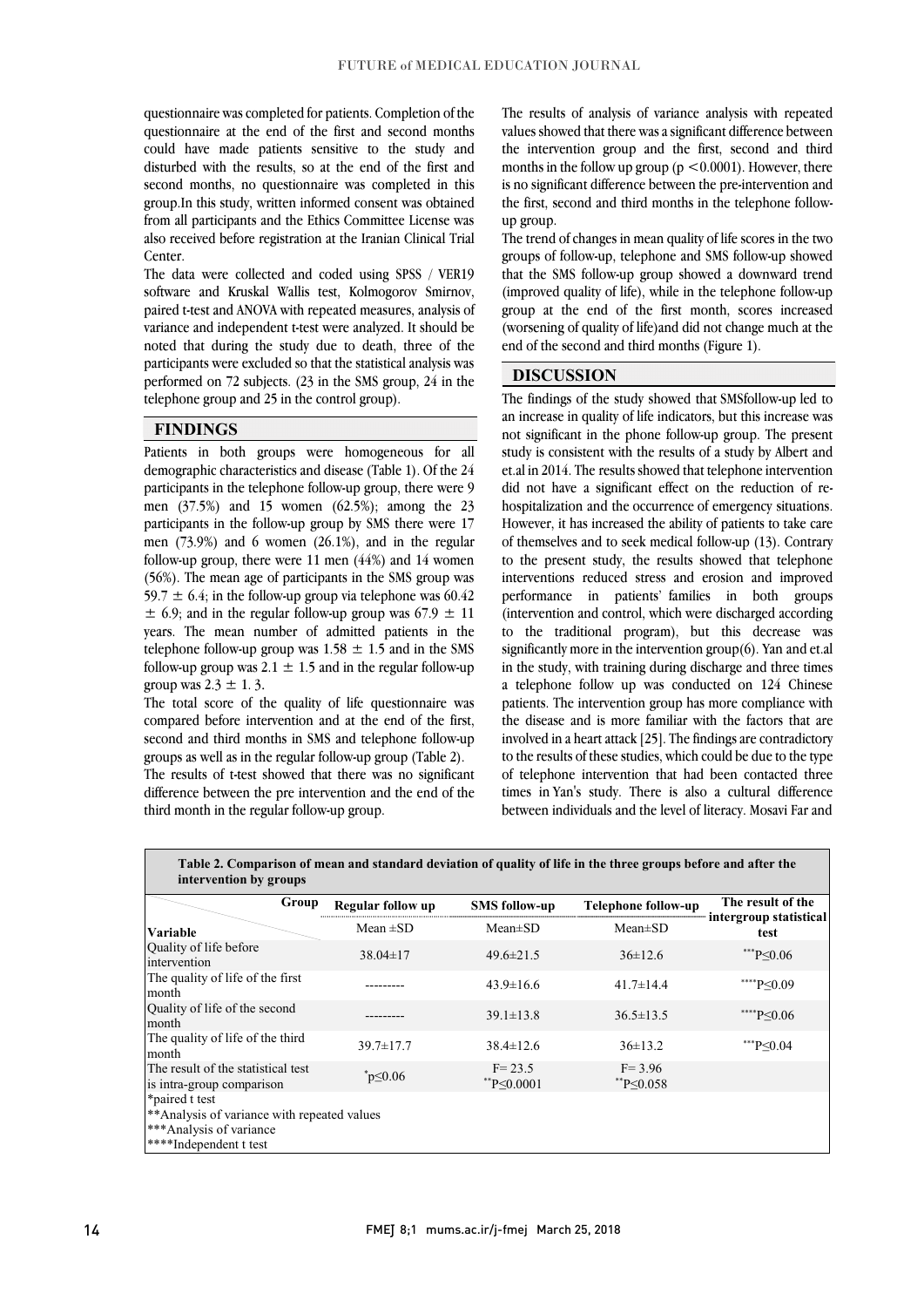

his colleagues in their study that examined the effect of two follow-ups (telephone and mobile) methods on compliance with diet regimens in diabetic patients showed that both interventions reduced glycosylated hemoglobin levels and the effect of both interventions was statistically similar (19). The results of this study in the follow-up group were inconsistent with the results of the present study. This difference could be due to the better situation of diabetic outpatients compared with the poor condition of patients with heart failure. In another study by Wong et al. in 2011, in the intervention group, dyspnea was reduced and performance improved. Also, edema, the fluid load, and symptoms of the disease increase, but improvement in physical performance did not increase significantly (17). The measurement criterion is different in the present study with Wang's study.Because the quality of life questionnaire was used in this study, while in the Wong study, two criteria for improving dyspneaand physical activity have been used as an intervention. Findings from the study by Ferrante et al. Indicated that rehospitalization rate in the intervention group was 26% and in comparison with the control group which was 31% there was a further decrease, but did not have a significant effect on mortality.Patients in the intervention group had better indicators in the Minnesota Quality of Life Questionnaire, whose effects remained one to three years after the intervention (21).In the study of Scherr et al. in re-hospitalization and worsening conditions, there was a significant decrease between the intervention group (telephone and SMS education) compared to the control group, but there is still a problem using this technology for the elderly (26).In the experimental study conducted by Wong et al. (2013), SMS education was conducted for 2 years on 44 diabetic patients in China to increase knowledge and moderate lifestyles.In this method, the effect of SMS on prevention of disease, blood sugar control, hypertension and blood pressure was investigated.However, there was no significant difference between the control group (routine care) and the intervention (27). The results of this study were contradictory to the present study, which may be

due to a long two-year follow-up or a cultural difference between individuals.

The study had limitations, including: the lack of control of the researchers on the participants ' access to other educational sources, Short-term follow-up (three months) and the need for long-term follow-up, failure to follow some participants' routines, which identified the goal of the study, for patients to resolve the problem, and tried to encourage them to follow the instructionsand have a bias in completing self-administered questionnaire, which will carry out generalization of the results with caution.

#### **CONCLUSION**

The overall aim of this study was to determine the effect of three follow-up methods (SMS, telephone, and follow-up) on the quality of life in patients with heart failure. Patients with heart failure, due to the nature of the disease, require multiple training and follow-up. The results of this study showed that follow-up of patients with SMS was effective on quality of life of these patients, while regular follow-up and constant telephone follow-up could not affect the quality of life of patients. It seems that follow-up patients with SMS are considered in the care of these patients. Considering the effectiveness of the tele-care approach, it is recommended to use virtual follow-up and care methods, such as the creation of blogs and homepages, as well as SMS in the pursuit of similar chronic illnesses, such as heart and brain strokes.

#### **ACKNOWLEDGMENTS**

This article was the result of a research project approved by Kermanshah University of Medical Sciences and Health Services under contract 92168 and IRCT code IRCT2013060313568N1. Thus, the researchers state their gratitude to the financial support of the Kermanshah University of Medical Sciences as well as the research council of the Faculty of Nursing and Midwifery, Kermanshah University of Medical Sciences and the patients who participated in the research.